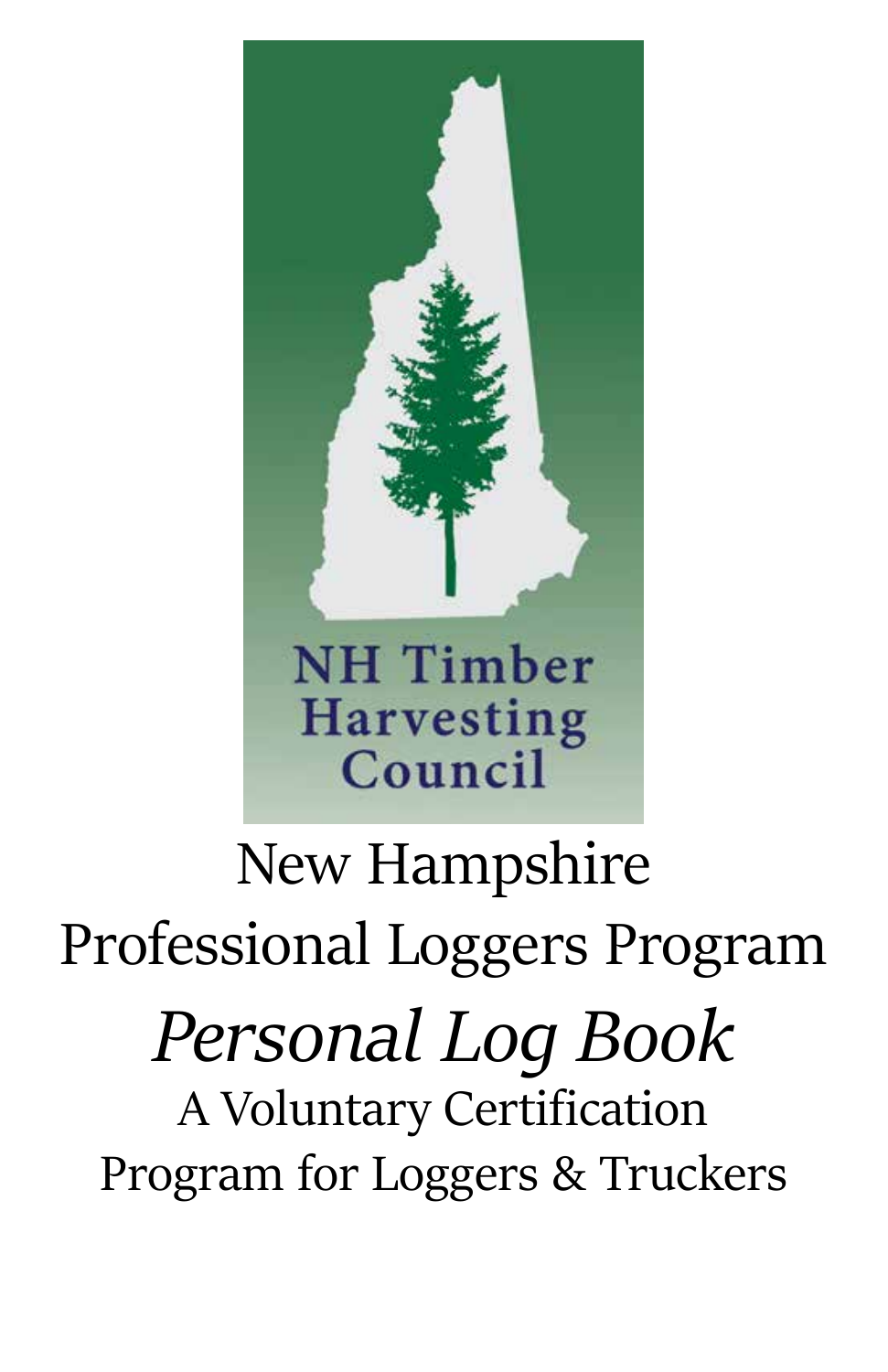### The New Hampshire Timber Harvesting Council and PLP are sponsored by:





UNH Cooperative Extension programs and policies are consistent with pertinent Federal and State laws and regulations on nondiscrimination regarding age, color, disability, national origin, race, religion, sex, sexual orientation or veteran's status.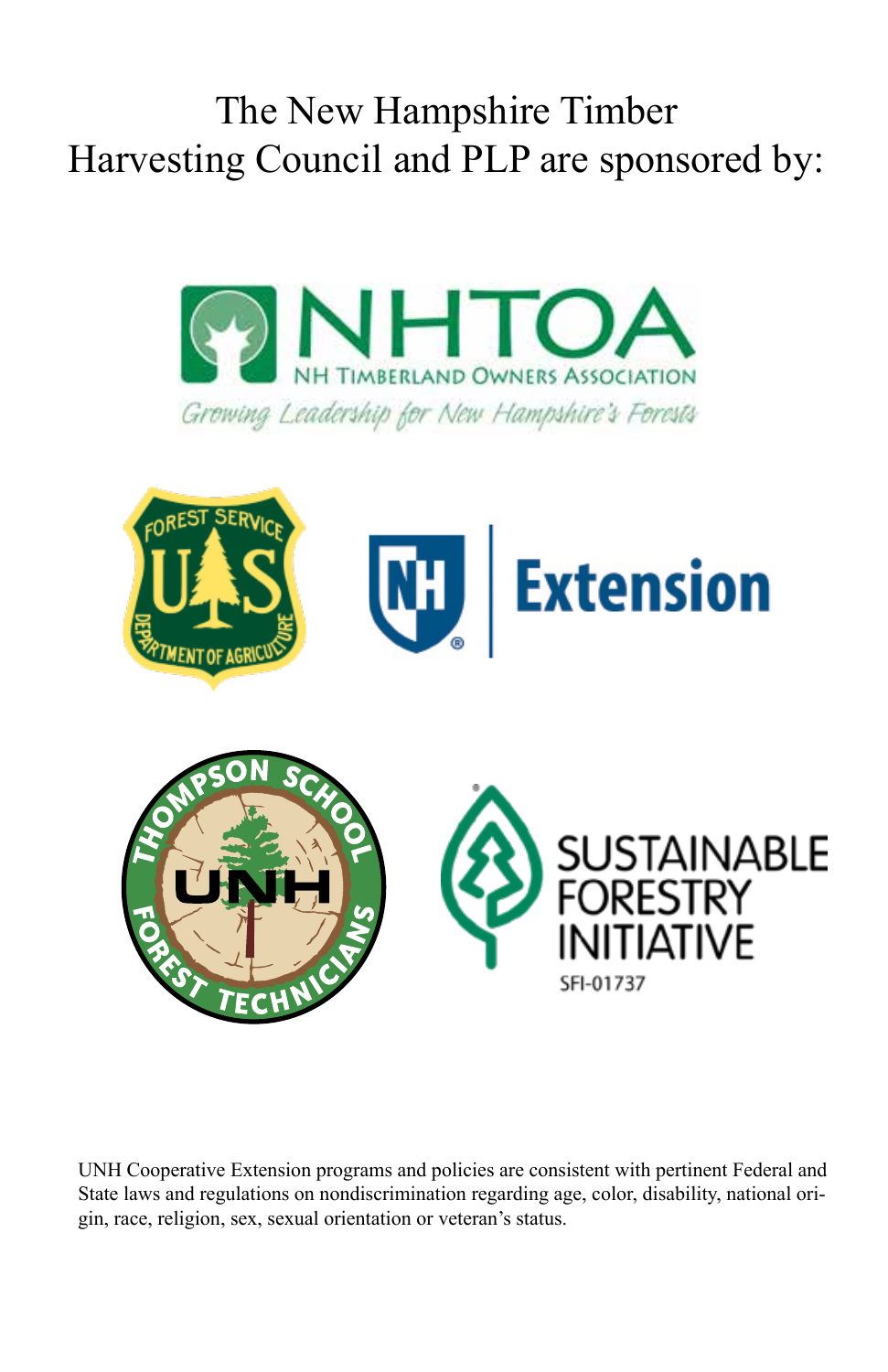### **PROGRAM OBJECTIVES**

- 1. To provide consistent standards of training within New Hampshire's timber harvesting and trucking industry.
- 2. To conduct training programs that benefit loggers by improving work efficiency, safety, and environmental awareness.
- 3. To provide public and professional recognition for loggers who complete training programs.
- 4. To improve awareness of and compliance with of timber harvesting and wetlands laws and regulations.

### **WHO MAY APPLY?**

Any person gainfully employed in the harvesting of timber, including manual or mechanical felling, limbing, bucking, skidding, trucking or chipping. This person may be a business owner, contractor or employee of a business involved in timber harvesting. Residents of surrounding states who conduct 25% or more of their business in New Hampshire may also qualify.

### **WHO BENEFITS?**

- Loggers
- **Foresters**
- Logging families and communities
- **Landowners**
- New Hampshire forests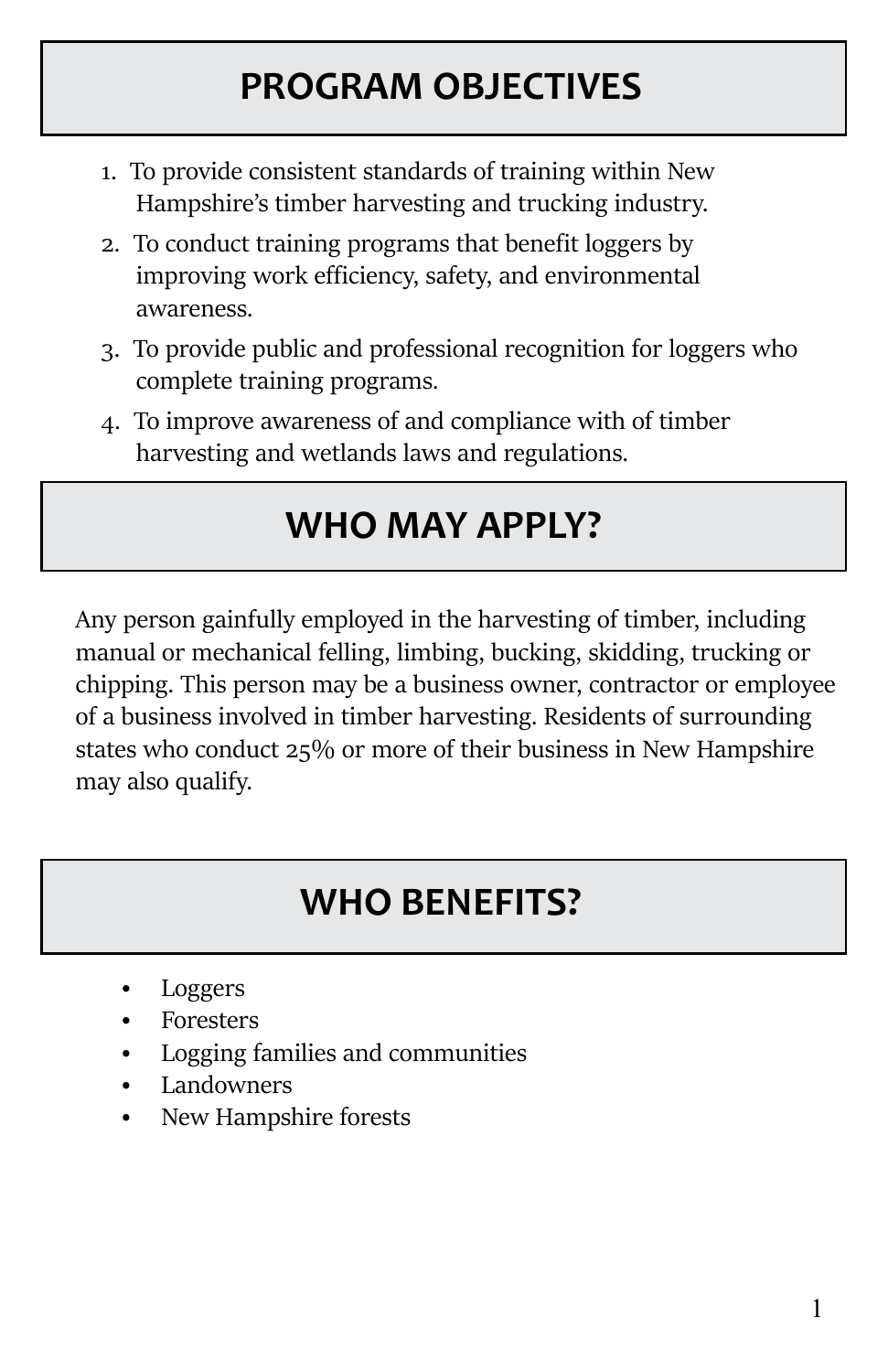### **REQUIREMENTS FOR CERTIFICATION**

Any qualified individual successfully completing 32 credits of basic course work within two years will be certified for a period of four years.

#### **COURSE WORK**

All candidates must complete: First Aid & CPR - 8 credits NH Timber Harvesting Law - 8 credits

In addition, all Cutters, Equipment Operators and others engaged in logging operations must complete: Safe and Productive Felling Practices - 8 credits Fundamentals of Forestry - 8 credits

Mechanized logging operators may substitute: Mechanized Harvesting - 8 credits *for* Safe and Productive Felling - 8 credits

Truckers may substitute: Safe Trucking - 8 credits *for* Safe and Productive Felling - 8 credits

#### **EXCEPTIONS**

Similar courses, except N.H. Timber Harvesting Law, taken through other organizations may apply. Please call the Timber Harvesting Council office at (603) 224-9699 for course review.

#### **TIMETABLE**

Individuals who hope to become certified should complete the required course work within *two calendar years*. It is possible to repeat courses taken earlier if the two years have gone by.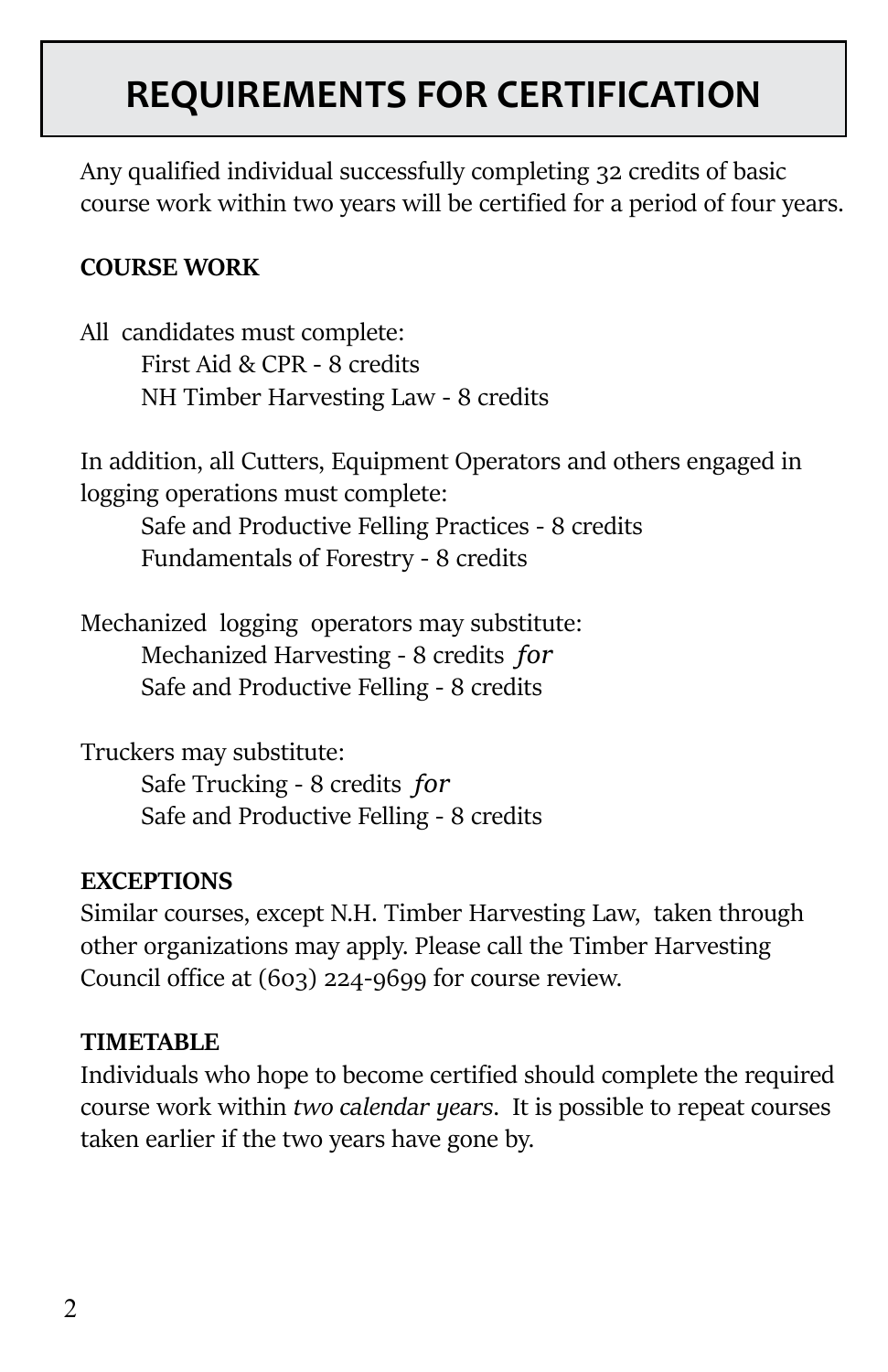|                                        | Instructor                |                                                                                                                                           |                                                                                                                            |                                                                                                                |   |
|----------------------------------------|---------------------------|-------------------------------------------------------------------------------------------------------------------------------------------|----------------------------------------------------------------------------------------------------------------------------|----------------------------------------------------------------------------------------------------------------|---|
|                                        | Location                  |                                                                                                                                           |                                                                                                                            |                                                                                                                |   |
|                                        | Date<br>Completed         |                                                                                                                                           |                                                                                                                            |                                                                                                                |   |
|                                        | Credit<br>Hours           | $\overline{32}$<br>$\infty$<br>$\infty$<br>∞<br>∞                                                                                         | $\mathbb{E}$<br>∞<br>∞<br>∞<br>∞                                                                                           | क्षे<br>∞<br>ф<br>ф<br>∞                                                                                       |   |
| Requirements for Certification<br>Name | Course                    | Safety & Productive Felling<br>Fundamentals of Forestry<br>Timber Harvesting Law<br><b>Certification Credits</b><br>$\&$ CPR<br>First Aid | Fundamentals of Forestry<br>First Aid & CPR<br>Timber Harvesting Law<br><b>Certification Credits</b><br>Mechanized Logging | Fundamentals of Forestry<br>Timber Harvesting Law<br>Certification Credits<br>First Aid & CPR<br>Safe Trucking |   |
|                                        | Certification<br>Category | Equipment<br>Operators<br>Cutters &                                                                                                       | Mechanized<br>Loggers                                                                                                      | Truckers                                                                                                       | 3 |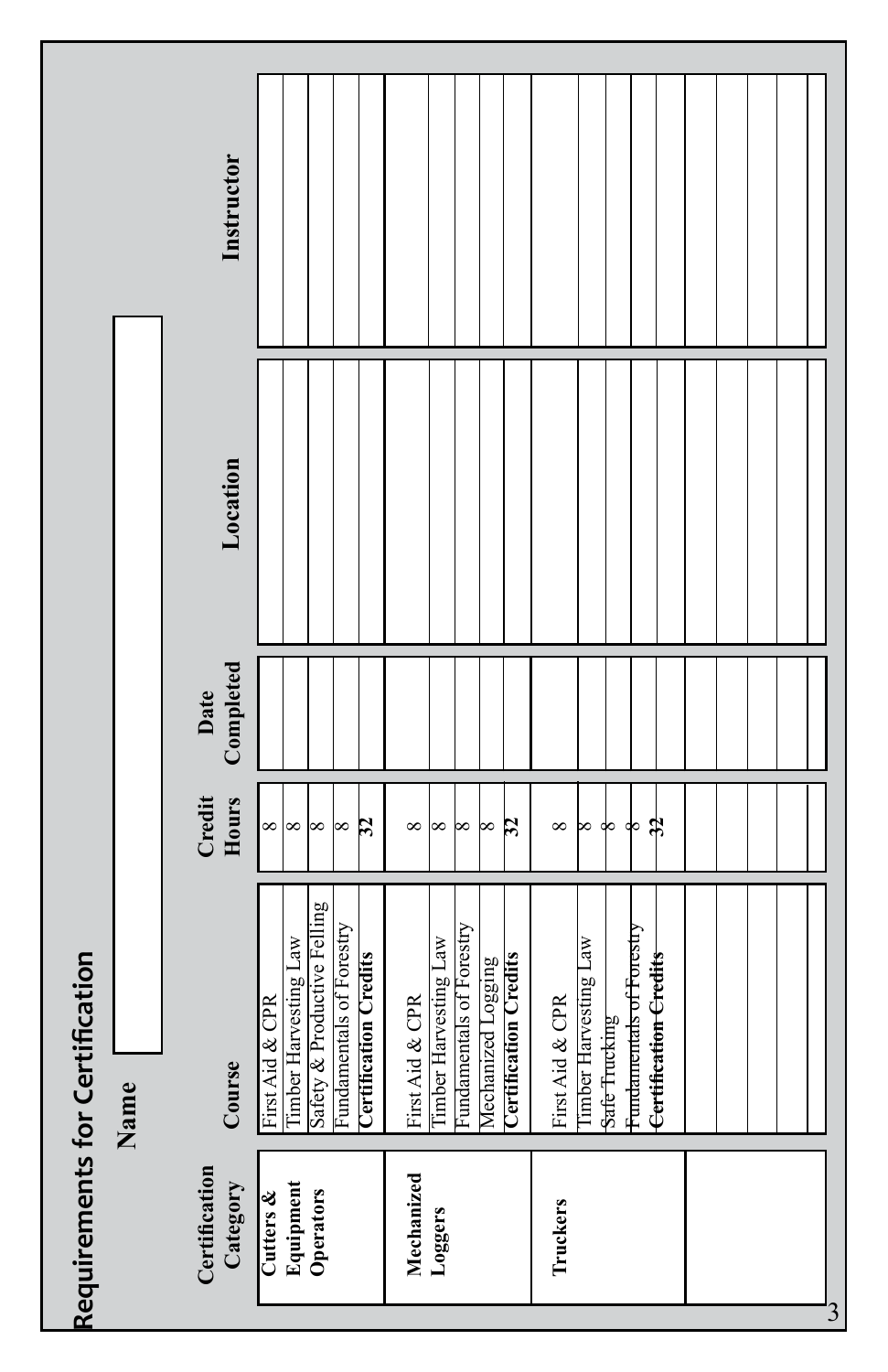### **REQUIREMENTS FOR CONTINUED CERTIFICATION**

To maintain certification, a qualified timber harvester is required to complete 32 credit-hours of related continuing education programs or public service within four years of initial certification and each four years thereafter. *Sixteen of those credits must be in First Aid and CPR*. (The National Safety Council requires that First Aid and CPR certificates be updated every two years.) Before credits for recertification can be earned, the logger or trucker must have started course work for certification.

### **CATEGORY I**

#### **Formal Education / Self-Improvement**

Credits are awarded for multiple classes toward a degree or certificate. One credit is earned for one hour of instruction, with a maximum of 8 in this category. Examples include:

- High School GED
- Business courses
- College courses
- EMT courses
- Certified Welders Program
- Computer courses

If you have taken a course or workshop, proof of attendance is required.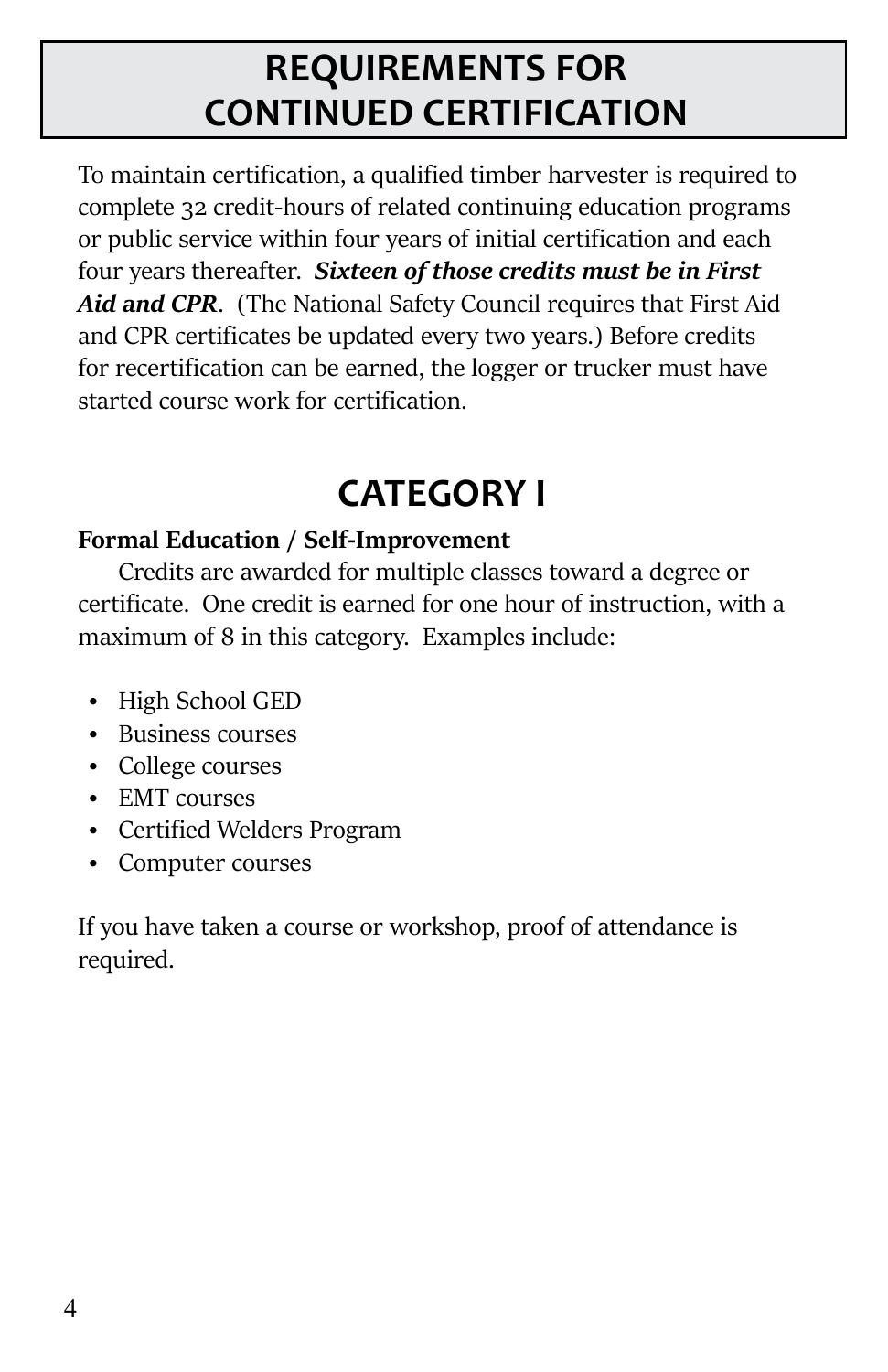#### **REQUIREMENTS FOR CONTINUED CERTIFICATION**

## **CATEGORY II**

#### **Logging / Forestry Seminars and Meetings**

Any logging or industry-related classes or seminars offered by NHTHC, UNH Cooperative Extension, Forest Resources Association, Northeastern Loggers Association, SAF, Vermont and Maine programs, or other state or regional organizations may apply. Credits will be awarded based on the following:

> 1 hour of instruction time = 1 credit (no limit to credits earned in this category)

In the past NHTHC, in cooperation with UNH Cooperative Extension, have provided eight credit elective courses these are recent examples:

- Basic Welding
- Advanced or Specialized Welding
- Book Keeping for Loggers
- Logger Rescue
- Wildlife Management for Loggers
- GPS for Loggers
- Advanced Falling
- Best Management Practices
- Evaluating Best Management Practices
- Maintenance of Mechanized Equipment

If you have taken a course or workshop, proof of attendance is required.

Check the NHTOA website (www.nhtoa.org) for current course opportunities in spring or fall. Call the NHTOA office or talk to a THC representative, if you have a course idea.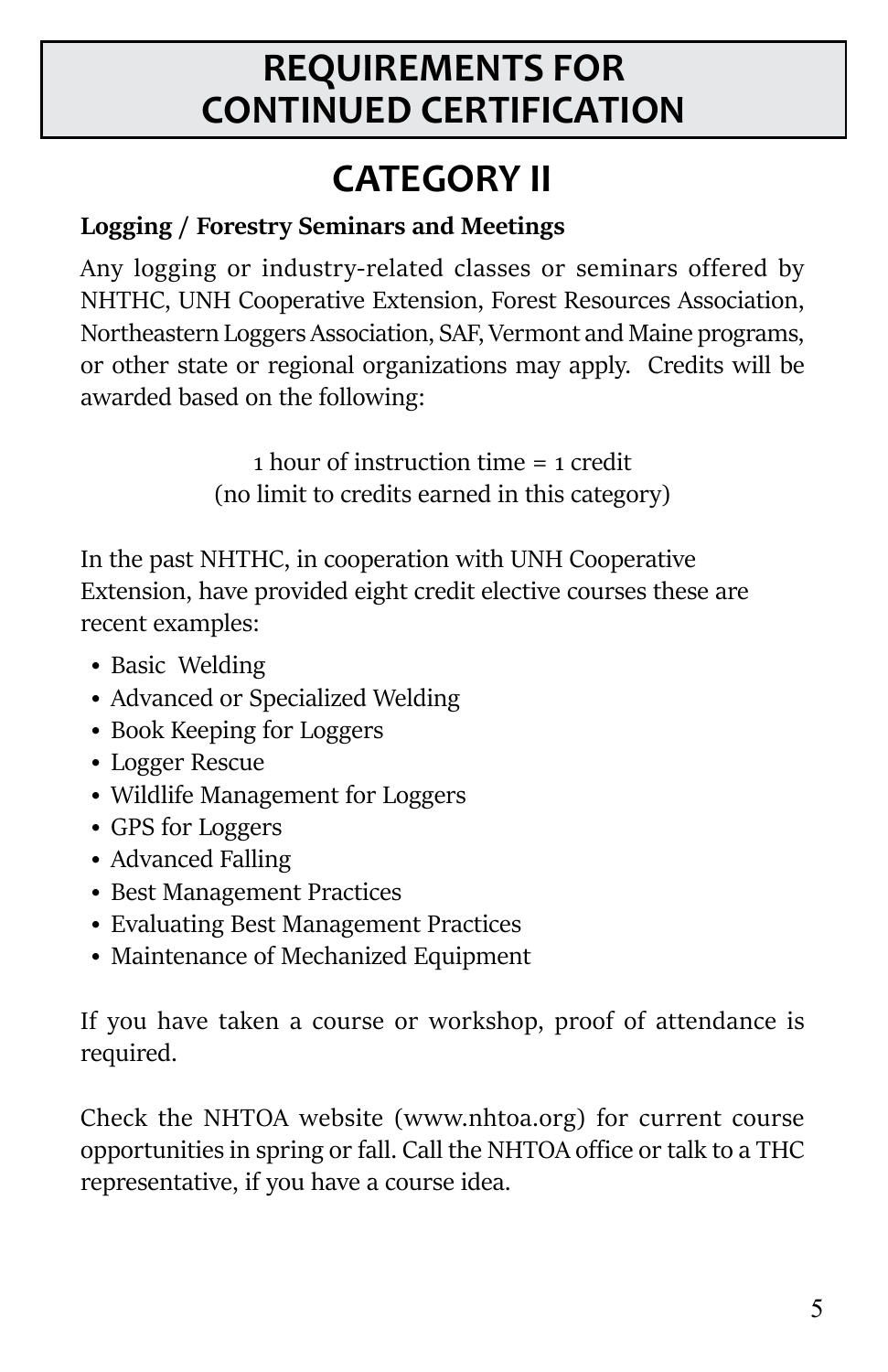#### **REQUIREMENTS FOR REQUIREMENTS FOR CONTINUED CERTIFICATION CONTINUED CERTIFICATION**

### **CATEGORY III**

#### **Community and Professional Service**

Credits are awarded for participation and leadership in community and professional organizations (up to 8 credits can be earned in this category).

#### **Examples: Community Service**

- Selectman (8 credits)
- School Board (8 credits)
- Conservation Commission (8 credits)
- Scout Leader (8 credits)
- School Presentations (1 hour = 2 credits) Etc.

#### **Examples: Professional Service**

- NH Timber Harvesting Council committees (8 Credits for 3 years)
- Forest Resource Association committees (8 credits)
- Northeastern Loggers Association committee (8 credits)
- Volunteering to help with special projects (Fundraisers, assisting with PLP classes, etc., 1 hour = 1 credit)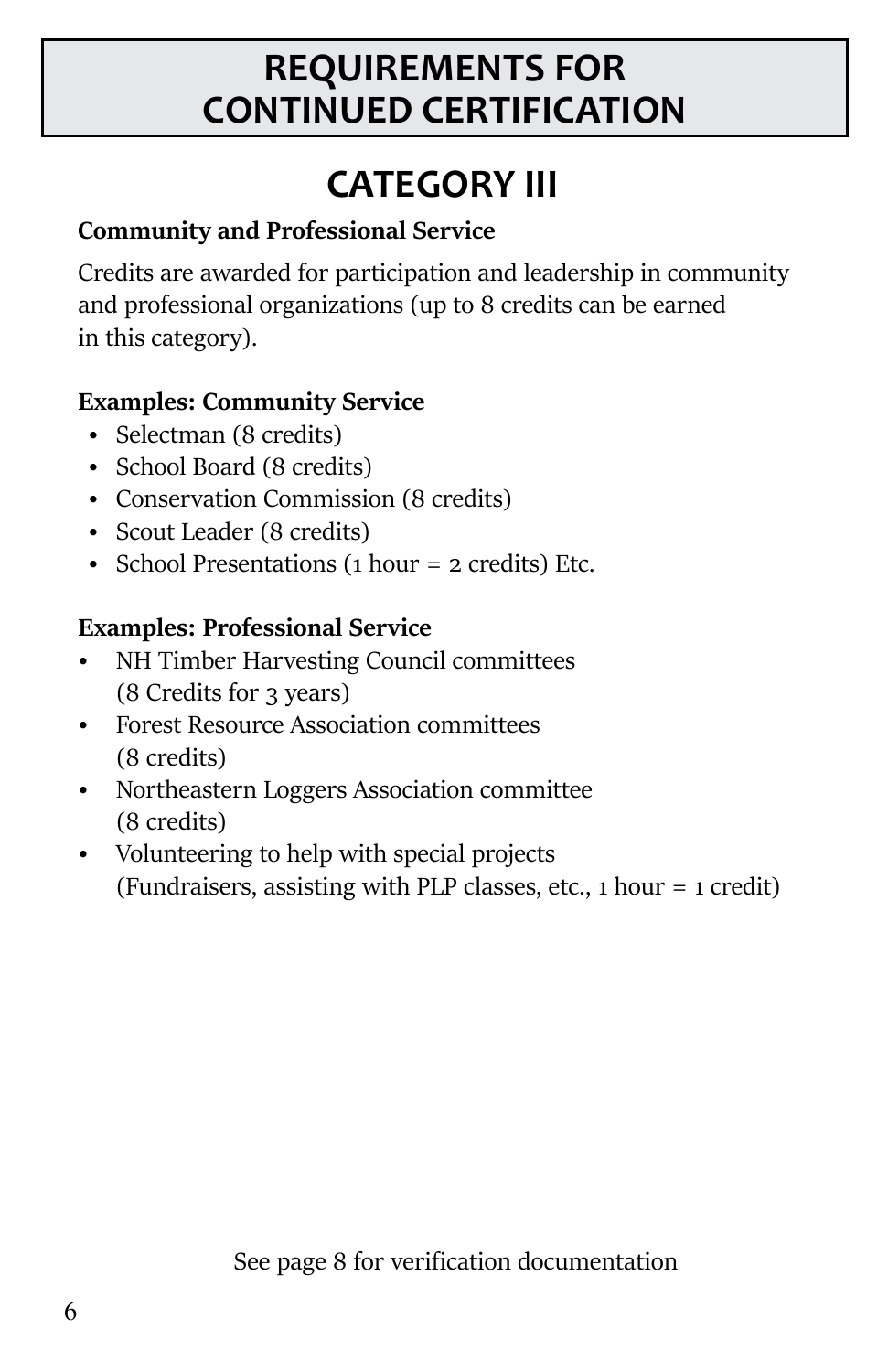|                                             |      | Instructor        |  |  |  |  |  |  |  |                |
|---------------------------------------------|------|-------------------|--|--|--|--|--|--|--|----------------|
| Formal Education / Self Improvement Courses |      | Location          |  |  |  |  |  |  |  |                |
| <b>Continued Certification Records</b>      |      | Hours<br>Total    |  |  |  |  |  |  |  |                |
|                                             |      | Date<br>Completed |  |  |  |  |  |  |  |                |
|                                             | Name | Course Name       |  |  |  |  |  |  |  | $\overline{7}$ |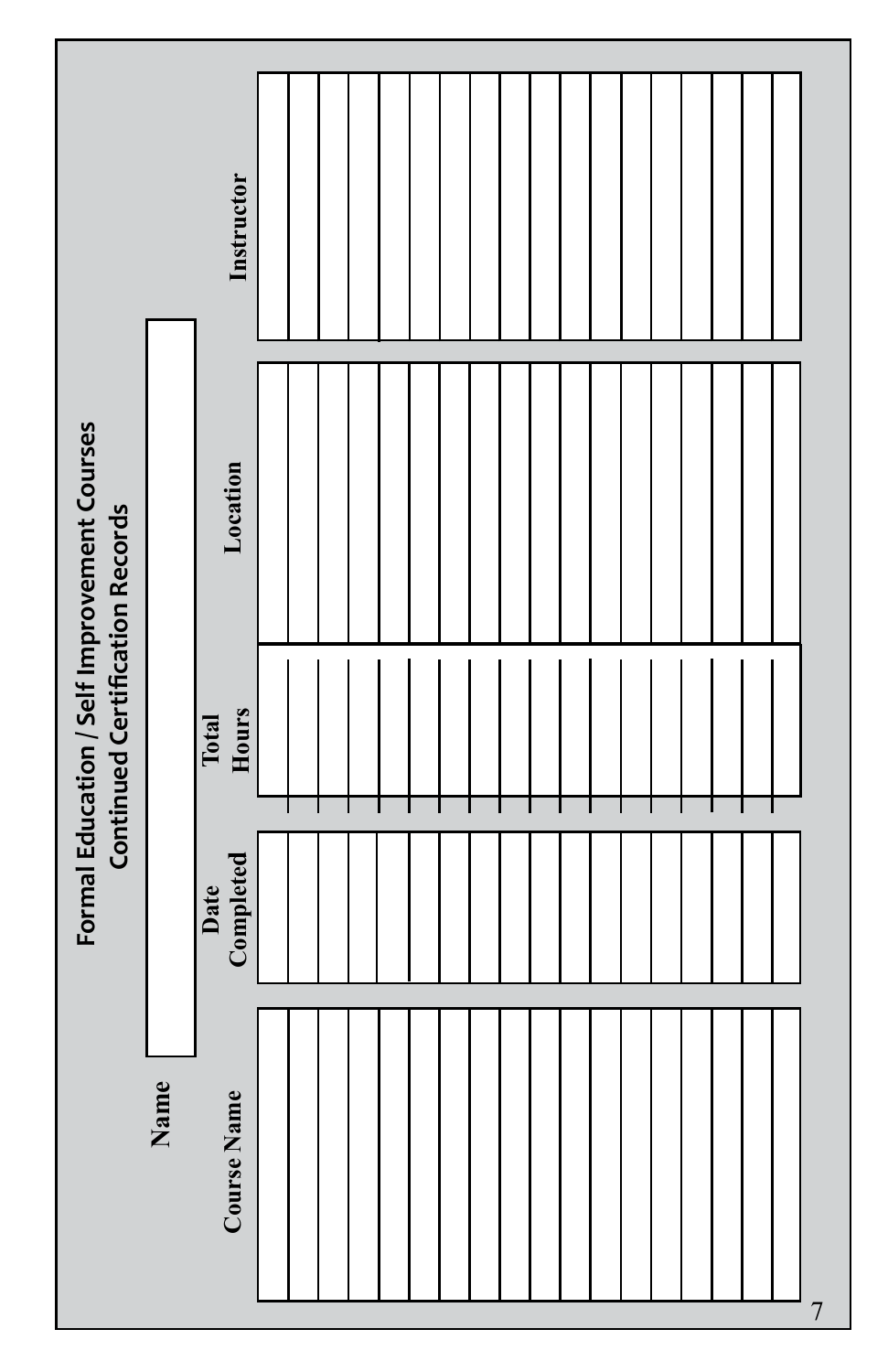### **VERIFYING DOCUMENTATION**

Verification of Category III type of service must be in the form of a written statement describing the level of involvement and it must be signed by the chairperson of the board or group with whom you serve. If you are the chair, have someone who serves with you sign a statement.

- If you have written letters to the editor of a newspaper, magazine, other publication, or if you have written your legislators, submit copies to the THC office. One credit per article or letter with a maximum of eight credits.
- If you produce a newsletter, send a copy of it and indicate what the distribution is.
- If you have presented testimony at a legislative hearing, this is worth two credits per hour, with a minimum of two credits.
- If you have taken a course or workshop proof of attendance is required.

**Regardless of the specific category of your credits, it is up to you to inform the New Hampshire Timber Harvesting Council of what you have accomplished toward recertification. We will not call anyone for verification.**

The date of recertification will be December 1 of the year that the course work is completed.

The NH Professional Loggers Program Personal Log Book is a great place for you to record any recertification work and keep copies of certificates. The Recertification Committee will review everything that is submitted. You will be notified of the committee's decisions regarding recertification credits.

If you have any questions about the program, about recertification or would like another copy of this booklet call the NH Timber Harvesting Council at (603) 224-9699.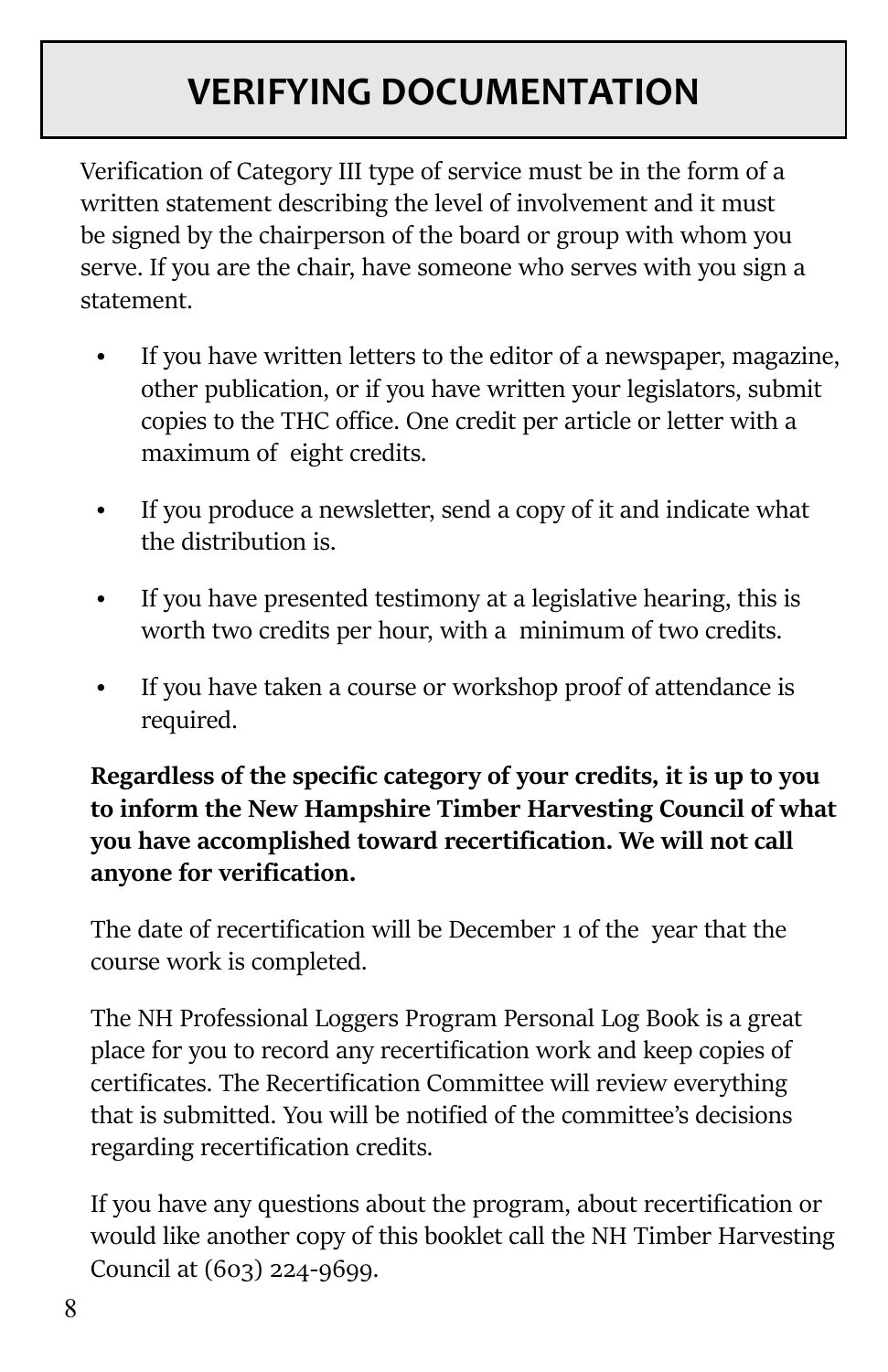|                                                                                |      | Instructor        |  |  |  |  |  |  |  |  |   |
|--------------------------------------------------------------------------------|------|-------------------|--|--|--|--|--|--|--|--|---|
| Formal Education / Self Improvement Courses<br>Continued Certification Records |      | Location          |  |  |  |  |  |  |  |  |   |
|                                                                                |      | Hours<br>Total    |  |  |  |  |  |  |  |  |   |
|                                                                                |      | Date<br>Completed |  |  |  |  |  |  |  |  |   |
|                                                                                | Name | Course Name       |  |  |  |  |  |  |  |  | 9 |